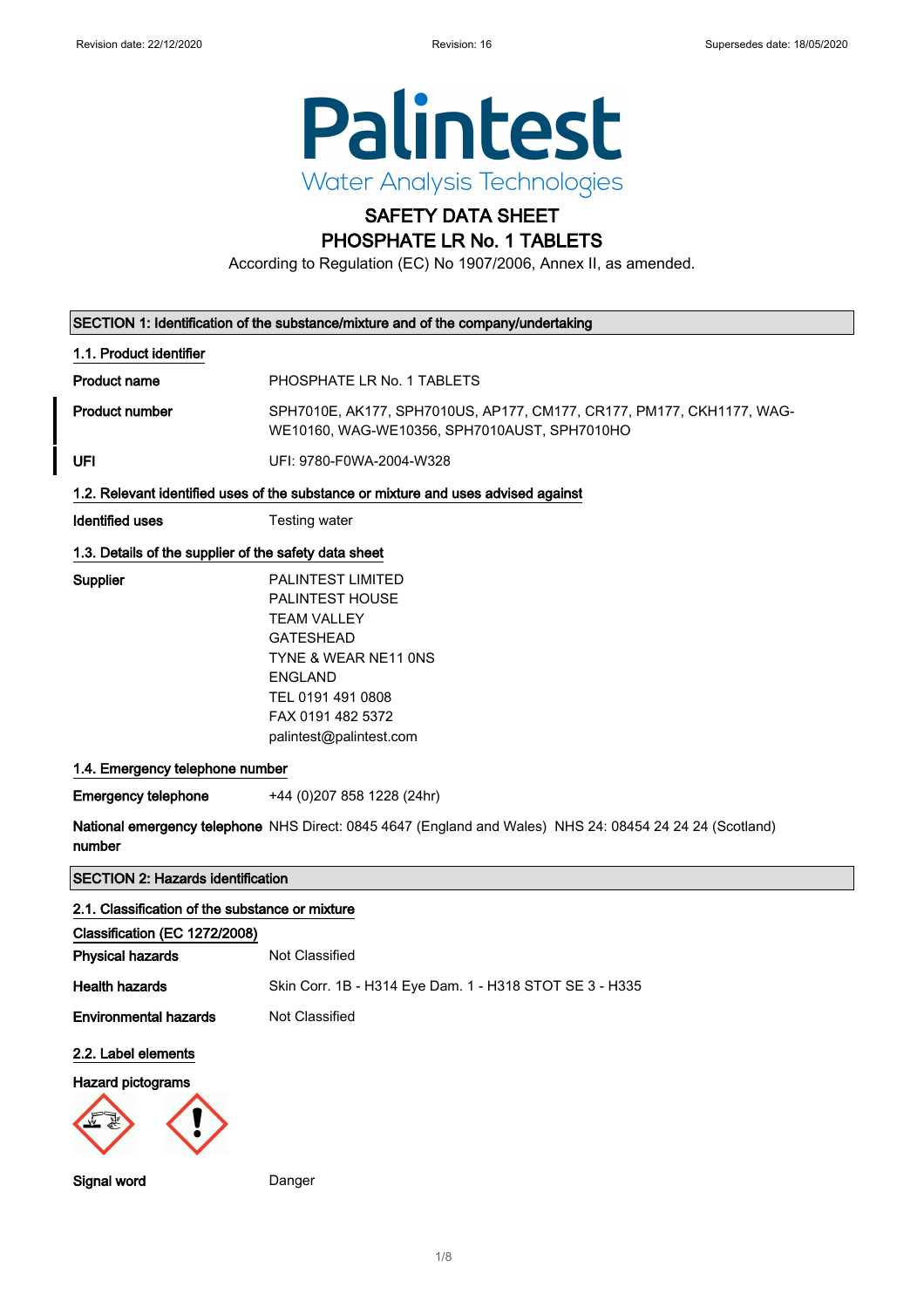| <b>Hazard statements</b>                  | H314 Causes severe skin burns and eye damage.<br>H335 May cause respiratory irritation.                                                                                                                                                                                                                                                                                                                                                                                                                                                                                                                                                                                                                                             |
|-------------------------------------------|-------------------------------------------------------------------------------------------------------------------------------------------------------------------------------------------------------------------------------------------------------------------------------------------------------------------------------------------------------------------------------------------------------------------------------------------------------------------------------------------------------------------------------------------------------------------------------------------------------------------------------------------------------------------------------------------------------------------------------------|
| <b>Precautionary statements</b>           | P264 Wash contaminated skin thoroughly after handling.<br>P280 Wear protective gloves/ protective clothing/ eye protection/ face protection.<br>P301+P330+P331 IF SWALLOWED: Rinse mouth. Do NOT induce vomiting.<br>P303+P361+P353 IF ON SKIN (or hair): Take off immediately all contaminated clothing.<br>Rinse skin with water or shower.<br>P305+P351+P338 IF IN EYES: Rinse cautiously with water for several minutes. Remove<br>contact lenses, if present and easy to do. Continue rinsing.<br>P312 Call a POISON CENTRE/doctor if you feel unwell.                                                                                                                                                                         |
| Contains                                  | POTASSIUM HYDROGENSULPHATE                                                                                                                                                                                                                                                                                                                                                                                                                                                                                                                                                                                                                                                                                                          |
| Supplementary precautionary<br>statements | P101 If medical advice is needed, have product container or label at hand.<br>P102 Keep out of reach of children.<br>P103 Read label before use.<br>P260 Do not breathe vapour/ spray.<br>P261 Avoid breathing vapour/ spray.<br>P271 Use only outdoors or in a well-ventilated area.<br>P304+P340 IF INHALED: Remove person to fresh air and keep comfortable for breathing.<br>P310 Immediately call a POISON CENTER/ doctor.<br>P321 Specific treatment (see medical advice on this label).<br>P363 Wash contaminated clothing before reuse.<br>P403+P233 Store in a well-ventilated place. Keep container tightly closed.<br>P405 Store locked up.<br>P501 Dispose of contents/ container in accordance with local regulations. |

### 2.3. Other hazards

This product does not contain any substances classified as PBT or vPvB.

### SECTION 3: Composition/information on ingredients

| 3.2. Mixtures                                                                          |                      |                                                      |
|----------------------------------------------------------------------------------------|----------------------|------------------------------------------------------|
| POTASSIUM HYDROGENSULFATE                                                              |                      | 60-80%                                               |
| CAS number: 7646-93-7                                                                  | EC number: 231-594-1 | REACH registration number: N/A                       |
| <b>Classification</b><br>Skin Corr. 1B - H314<br>Eye Dam. 1 - H318<br>STOT SE 3 - H335 |                      |                                                      |
| <b>ADIPIC ACID</b>                                                                     |                      | 15-20%                                               |
| CAS number: 124-04-9                                                                   | EC number: 204-673-3 | REACH registration number: 01-<br>2119457561-38-XXXX |
| <b>Classification</b><br>Eye Irrit. 2 - H319                                           |                      |                                                      |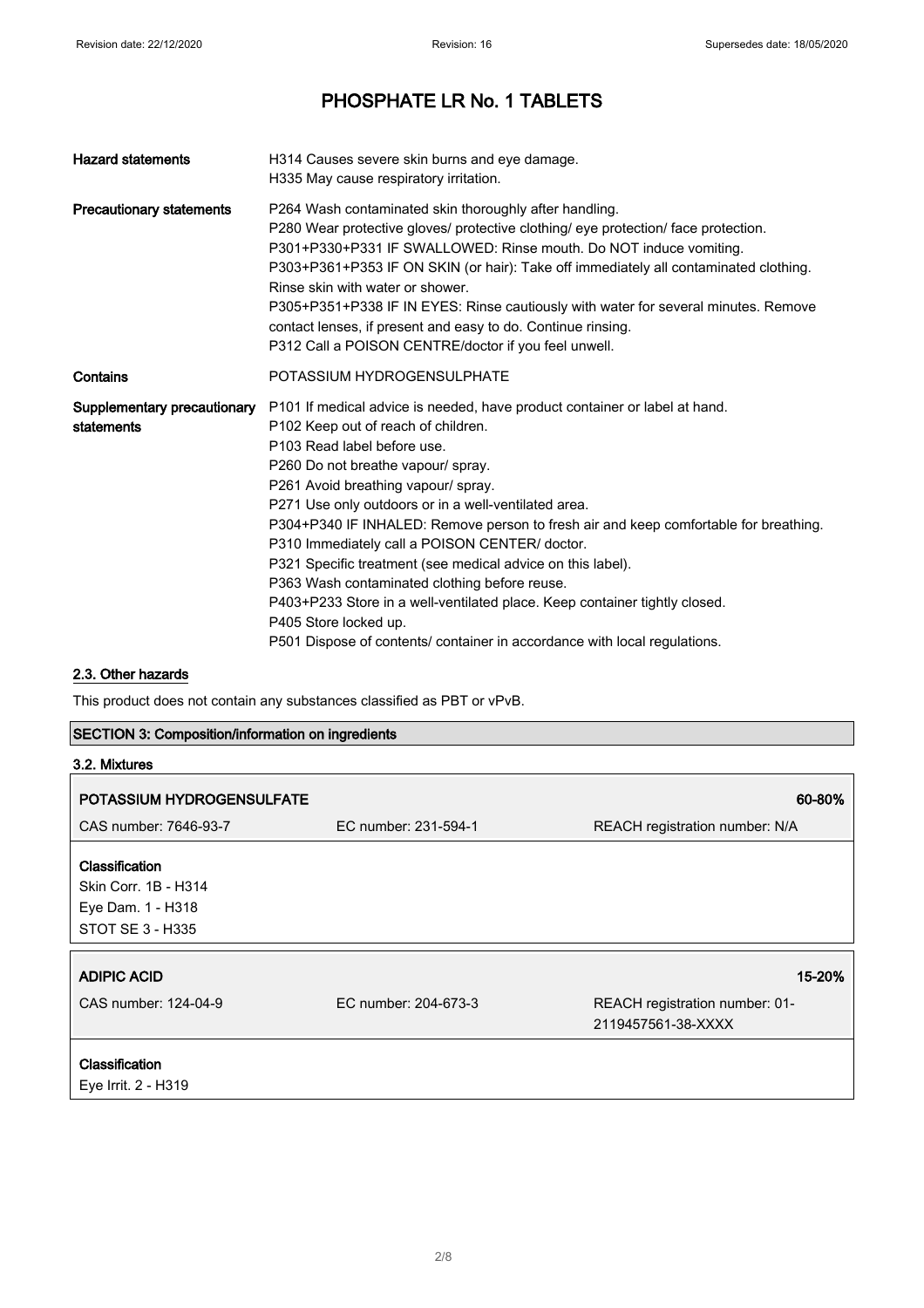## BORIC ACID <5.5% CAS number: 10043-35-3 EC number: 233-139-2 REACH registration number: 01- 2119486683-25-XXXX Substance of very high concern (SVHC).This product is/contains a substance that is included in REGULATION (EC) No 1907/2006 (REACH) ANNEX XVII - RESTRICTIONS ON THE MANUFACTURE, PLACING ON THE MARKET AND USE OF CERTAIN DANGEROUS SUBSTANCES, MIXTURES AND ARTICLES. Classification Repr. 1B - H360FD The Full Text for all R-Phrases and Hazard Statements are Displayed in Section 16. Composition comments This product contains a substance that is a SVHC. SECTION 4: First aid measures 4.1. Description of first aid measures Inhalation **Unlikely route of exposure as the product does not contain volatile substances.** Ingestion **Rinse mouth thoroughly with water.** Never give anything by mouth to an unconscious person. Get medical attention. Skin contact **Wash skin thoroughly with soap and water.** Get medical attention promptly if symptoms occur after washing. Eye contact **Rinse immediately with plenty of water. Remove any contact lenses and open eyelids wide** apart. Continue to rinse for at least 15 minutes. Get medical attention if irritation persists after washing. Show this Safety Data Sheet to the medical personnel. 4.2. Most important symptoms and effects, both acute and delayed Inhalation This is unlikely to occur but symptoms similar to those of ingestion may develop. Ingestion **May cause chemical burns in mouth and throat**. May cause stomach pain or vomiting. Skin contact **Burns** can occur. Eye contact May cause blurred vision and serious eye damage. 4.3. Indication of any immediate medical attention and special treatment needed Notes for the doctor Treat symptomatically. SECTION 5: Firefighting measures 5.1. Extinguishing media Suitable extinguishing media Use fire-extinguishing media suitable for the surrounding fire. 5.2. Special hazards arising from the substance or mixture Hazardous combustion products No known hazardous decomposition products. 5.3. Advice for firefighters Protective actions during firefighting No specific firefighting precautions known. SECTION 6: Accidental release measures

### 6.1. Personal precautions, protective equipment and emergency procedures

Personal precautions Wear protective clothing as described in Section 8 of this safety data sheet.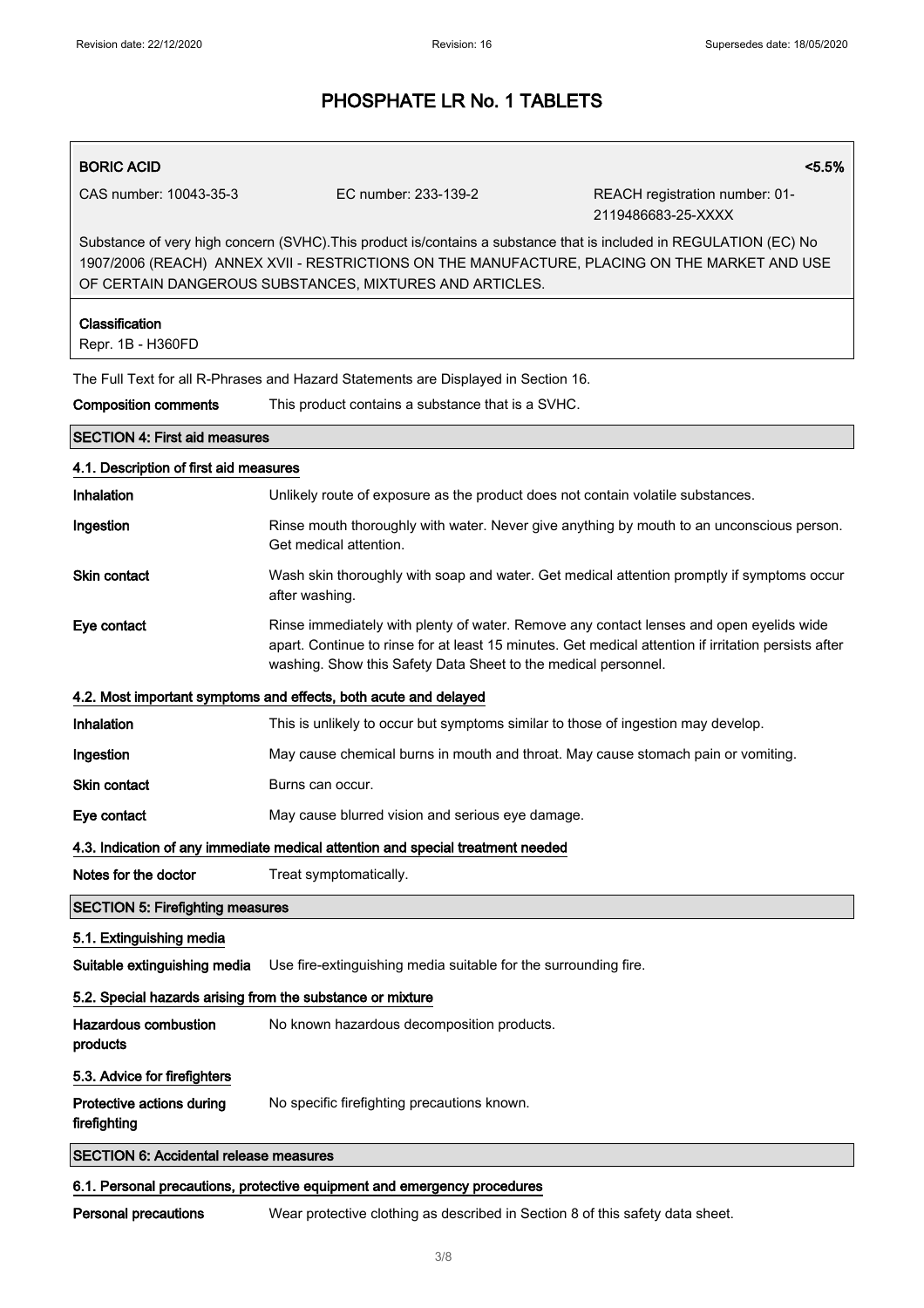### 6.2. Environmental precautions

Environmental precautions Not considered to be a significant hazard due to the small quantities used. However, large or frequent spills may have hazardous effects on the environment.

### 6.3. Methods and material for containment and cleaning up

Methods for cleaning up Wear suitable protective equipment, including gloves, goggles/face shield, respirator, boots, clothing or apron, as appropriate. Stop leak if possible without risk. DO NOT touch spilled material! Absorb in vermiculite, dry sand or earth and place into containers.

### 6.4. Reference to other sections

| Reference to other sections | Wear protective clothing as described in Section 8 of this safety data sheet. |  |
|-----------------------------|-------------------------------------------------------------------------------|--|
|                             |                                                                               |  |

| <b>SECTION 7: Handling and storage</b>                  |                                                                                                                                                                                         |
|---------------------------------------------------------|-----------------------------------------------------------------------------------------------------------------------------------------------------------------------------------------|
| 7.1. Precautions for safe handling                      |                                                                                                                                                                                         |
| <b>Usage precautions</b>                                | Good personal hygiene procedures should be implemented.                                                                                                                                 |
|                                                         | 7.2. Conditions for safe storage, including any incompatibilities                                                                                                                       |
| <b>Storage precautions</b>                              | Store in tightly-closed, original container in a dry and cool place. Keep separate from food,<br>feedstuffs, fertilisers and other sensitive material.                                  |
| 7.3. Specific end use(s)                                |                                                                                                                                                                                         |
| Specific end use(s)                                     | The identified uses for this product are detailed in Section 1.2.                                                                                                                       |
| <b>SECTION 8: Exposure controls/Personal protection</b> |                                                                                                                                                                                         |
| 8.1. Control parameters                                 |                                                                                                                                                                                         |
| Ingredient comments                                     | OES = Occupational Exposure Standard. MEL = Maximum Exposure Limit. ACGIH = US<br>Standard.                                                                                             |
| 8.2. Exposure controls                                  |                                                                                                                                                                                         |
| Protective equipment                                    |                                                                                                                                                                                         |
|                                                         |                                                                                                                                                                                         |
| Eye/face protection                                     | Eyewear complying with an approved standard should be worn if a risk assessment indicates<br>eye contact is possible. The following protection should be worn: Chemical splash goggles. |
| Hand protection                                         | It is recommended that chemical-resistant, impervious gloves are worn. Wear protective<br>gloves made of the following material: Nitrile rubber.                                        |
| Hygiene measures                                        | No specific hygiene procedures recommended but good personal hygiene practices should<br>always be observed when working with chemical products.                                        |
| <b>Respiratory protection</b>                           | No specific recommendations. Respiratory protection may be required if excessive airborne<br>contamination occurs.                                                                      |
| <b>SECTION 9: Physical and chemical properties</b>      |                                                                                                                                                                                         |

### 9.1. Information on basic physical and chemical properties

| Appearance      | Solid             |
|-----------------|-------------------|
| Colour          | White.            |
| Odour           | Odourless.        |
| Solubility(ies) | Soluble in water. |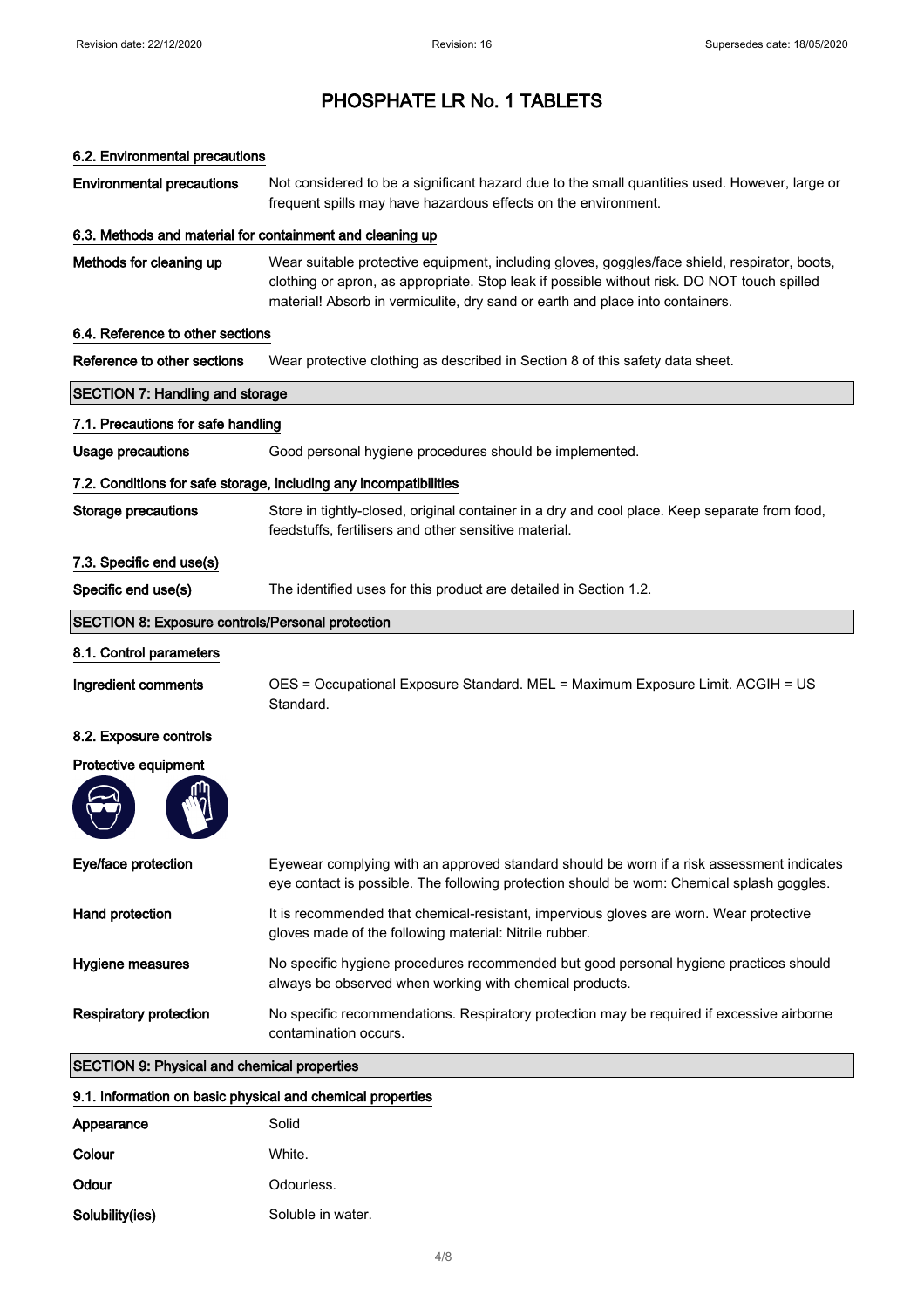| 9.2. Other information                       |                                                                                                                     |
|----------------------------------------------|---------------------------------------------------------------------------------------------------------------------|
| Other information                            | No data available.                                                                                                  |
| <b>SECTION 10: Stability and reactivity</b>  |                                                                                                                     |
| 10.1. Reactivity                             |                                                                                                                     |
| Reactivity                                   | There are no known reactivity hazards associated with this product.                                                 |
| 10.2. Chemical stability                     |                                                                                                                     |
| <b>Stability</b>                             | Stable under the prescribed storage conditions.                                                                     |
| 10.3. Possibility of hazardous reactions     |                                                                                                                     |
| Possibility of hazardous<br>reactions        | No data available.                                                                                                  |
| 10.4. Conditions to avoid                    |                                                                                                                     |
| <b>Conditions to avoid</b>                   | There are no known conditions that are likely to result in a hazardous situation.                                   |
| 10.5. Incompatible materials                 |                                                                                                                     |
| Materials to avoid                           | No specific material or group of materials is likely to react with the product to produce a<br>hazardous situation. |
| 10.6. Hazardous decomposition products       |                                                                                                                     |
| Hazardous decomposition<br>products          | Heating may generate the following products: Toxic and corrosive gases or vapours.                                  |
| <b>SECTION 11: Toxicological information</b> |                                                                                                                     |
|                                              |                                                                                                                     |
| 11.1. Information on toxicological effects   |                                                                                                                     |
| <b>Toxicological effects</b>                 | May damage fertility if swallowed. May damage the unborn child if swallowed.                                        |
| Other health effects                         | Causes severe skin burns and eye damage. May cause respiratory irritation.                                          |
| Acute toxicity - oral<br>Summary             | May damage fertility if swallowed. May damage the unborn child if swallowed.                                        |
| Acute toxicity - dermal<br>Summary           | Causes severe skin burns and eye damage.                                                                            |
| Acute toxicity - inhalation<br>Summary       | May cause respiratory irritation.                                                                                   |
| Skin corrosion/irritation<br>Summary         | Causes severe skin burns and eye damage.                                                                            |
| Serious eye damage/irritation<br>Summary     | Causes severe skin burns and eye damage.                                                                            |
| Reproductive toxicity<br>Summary             | May damage fertility if swallowed. May damage the unborn child if swallowed.                                        |
| Inhalation                                   | May cause respiratory irritation.                                                                                   |
| Ingestion                                    | May damage fertility if swallowed. May damage the unborn child if swallowed.                                        |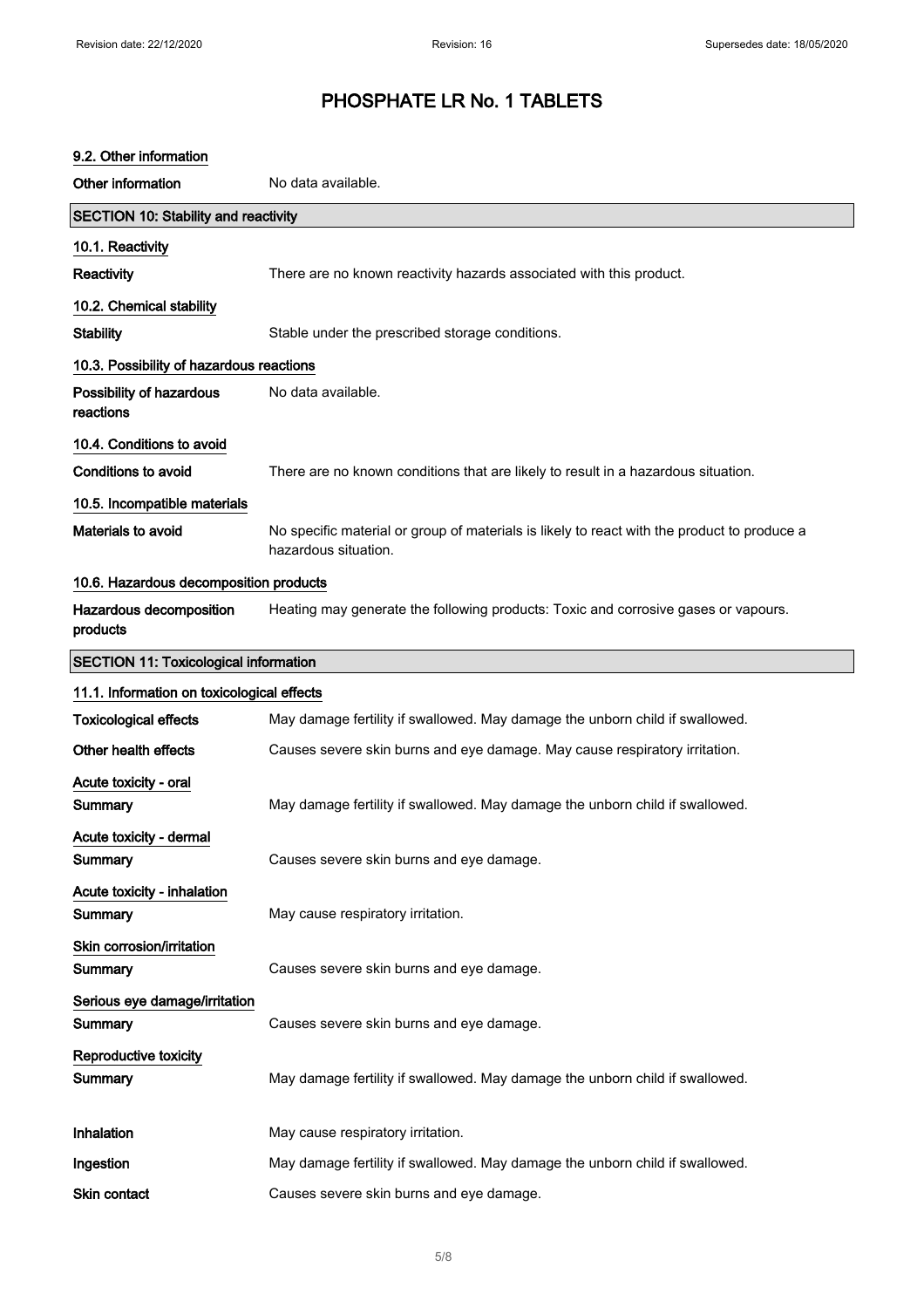| Eye contact                                | Causes severe skin burns and eye damage.                                                                                                                              |
|--------------------------------------------|-----------------------------------------------------------------------------------------------------------------------------------------------------------------------|
| <b>SECTION 12: Ecological information</b>  |                                                                                                                                                                       |
| <b>Ecotoxicity</b>                         | Not considered to be a significant hazard due to the small quantities used. However, large or<br>frequent spills may have hazardous effects on the environment.       |
| 12.1. Toxicity                             |                                                                                                                                                                       |
| <b>Toxicity</b>                            | No data available.                                                                                                                                                    |
| 12.2. Persistence and degradability        |                                                                                                                                                                       |
|                                            | Persistence and degradability There are no data on the degradability of this product.                                                                                 |
| 12.3. Bioaccumulative potential            |                                                                                                                                                                       |
| <b>Bioaccumulative potential</b>           | No data available on bioaccumulation.                                                                                                                                 |
| 12.4. Mobility in soil                     |                                                                                                                                                                       |
| <b>Mobility</b>                            | The product is soluble in water.                                                                                                                                      |
| 12.5. Results of PBT and vPvB assessment   |                                                                                                                                                                       |
| Results of PBT and vPvB<br>assessment      | This substance is not classified as PBT or vPvB according to current EU criteria.                                                                                     |
| 12.6. Other adverse effects                |                                                                                                                                                                       |
| Other adverse effects                      | No data available.                                                                                                                                                    |
| <b>SECTION 13: Disposal considerations</b> |                                                                                                                                                                       |
| 13.1. Waste treatment methods              |                                                                                                                                                                       |
| <b>Disposal methods</b>                    | Dispose of waste to licensed waste disposal site in accordance with the requirements of the<br>local Waste Disposal Authority.                                        |
| <b>SECTION 14: Transport information</b>   |                                                                                                                                                                       |
| Road transport notes                       | The product is not classified as packaged as per ADR section 3.5.1.4                                                                                                  |
| Sea transport notes                        | The product is not classified as packaged as per IMDG section 3.5.1.4                                                                                                 |
| Air transport notes                        | The product is not subject to the requirements of IATA as packaged based upon "De Minimis"<br>Quantities" as per IATA Dangerous Goods Regulations subsection 2.6.10.1 |
| 14.1. UN number                            |                                                                                                                                                                       |
| UN No. (ADR/RID)                           | 2509                                                                                                                                                                  |
| UN No. (IMDG)                              | 2509                                                                                                                                                                  |
| UN No. (ICAO)                              | 2509                                                                                                                                                                  |
| 14.2. UN proper shipping name              |                                                                                                                                                                       |
| Proper shipping name<br>(ADR/RID)          | POTASSIUM HYDROGEN SULPHATE                                                                                                                                           |
|                                            | Proper shipping name (IMDG) POTASSIUM HYDROGEN SULPHATE                                                                                                               |
| Proper shipping name (ICAO)                | POTASSIUM HYDROGEN SULPHATE                                                                                                                                           |
| Proper shipping name (ADN)                 | POTASSIUM HYDROGEN SULPHATE                                                                                                                                           |
| 14.3. Transport hazard class(es)           |                                                                                                                                                                       |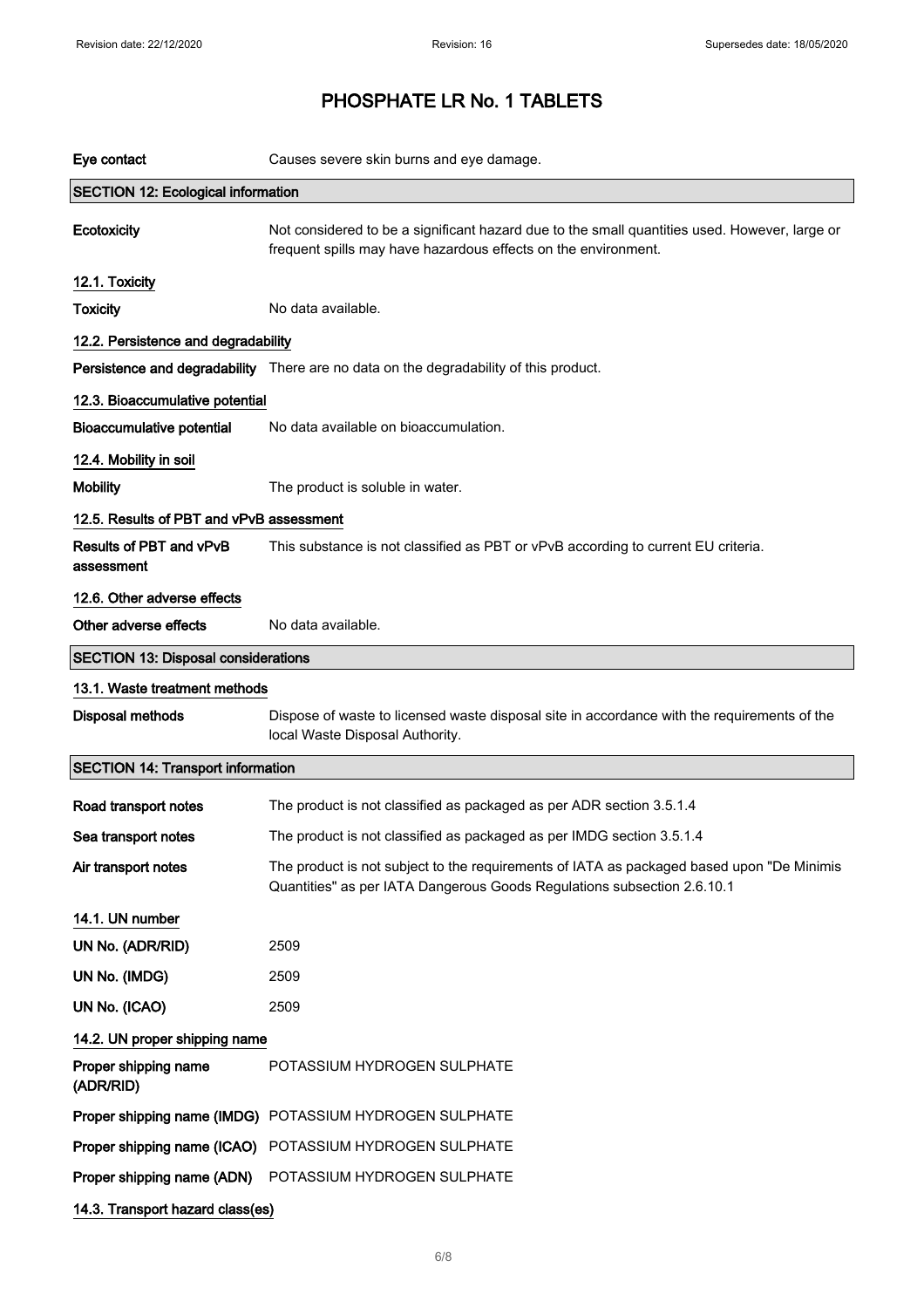| <b>ADR/RID class</b> | 8 |
|----------------------|---|
| <b>ADR/RID label</b> | 8 |
| <b>IMDG class</b>    | 8 |
| ICAO class/division  | R |

### Transport labels



### 14.4. Packing group

| <b>ADR/RID packing group</b> | Ш |
|------------------------------|---|
| <b>IMDG packing group</b>    | Ш |
| ICAO packing group           | Ш |

### 14.5. Environmental hazards

Environmentally hazardous substance/marine pollutant No.

### 14.6. Special precautions for user

| EmS                                              | F-A. S-B |
|--------------------------------------------------|----------|
| <b>Emergency Action Code</b>                     | 2X       |
| <b>Hazard Identification Number</b><br>(ADR/RID) | -80      |
|                                                  |          |

### 14.7. Transport in bulk according to Annex II of MARPOL and the IBC Code

Transport in bulk according to Not applicable. Annex II of MARPOL 73/78 and the IBC Code

#### SECTION 15: Regulatory information

#### 15.1. Safety, health and environmental regulations/legislation specific for the substance or mixture

EU legislation Regulation (EC) No 1272/2008 of the European Parliament and of the Council of 16 December 2008 on classification, labelling and packaging of substances and mixtures (as amended).

### 15.2. Chemical safety assessment

No data available.

### SECTION 16: Other information

| <b>Revision comments</b> | NOTE: Lines within the margin indicate significant changes from the previous revision. |
|--------------------------|----------------------------------------------------------------------------------------|
| <b>Issued by</b>         | L. Morgan                                                                              |
| <b>Revision date</b>     | 22/12/2020                                                                             |
| Revision                 | 16                                                                                     |
| Supersedes date          | 18/05/2020                                                                             |
| <b>SDS status</b>        | Approved.                                                                              |